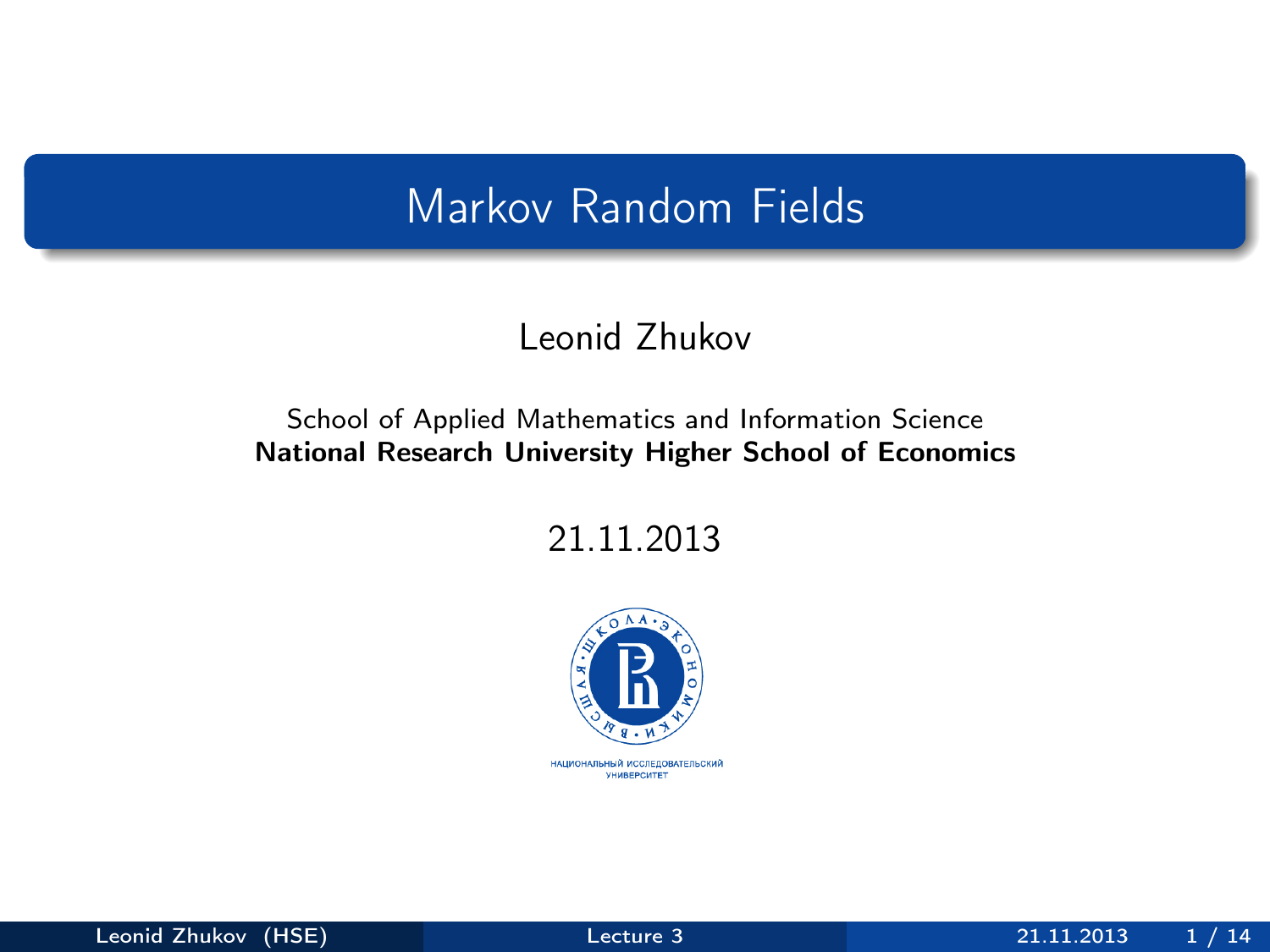# Conditional probabilities

- Joint probability distribution  $P(x_0, ... x_n) = P(X_0 = x_0, ..., X_n = x_n) = P(\mathbf{x})$ random variable  $X_i$  takes value  $x_i$
- Chain rule

$$
P(x_0,...x_n) = P(x_0)P(x_1|x_0)P(x_2|x_1,x_0) \ldots = P(x_0) \prod_{i=1}^n P(x_i|x_0,...x_{i-1})
$$

• Markov property

$$
P(x_0,...x_n) = P(x_0)P(x_1|x_0)P(x_2|x_1)...=P(x_0)\prod_{i=1}^n P(x_i|x_{i-1})
$$

• Independent variables

$$
P(x_0,...x_n) = P(x_0)P(x_1)P(x_2)... = \prod_{i=0}^n P(x_i)
$$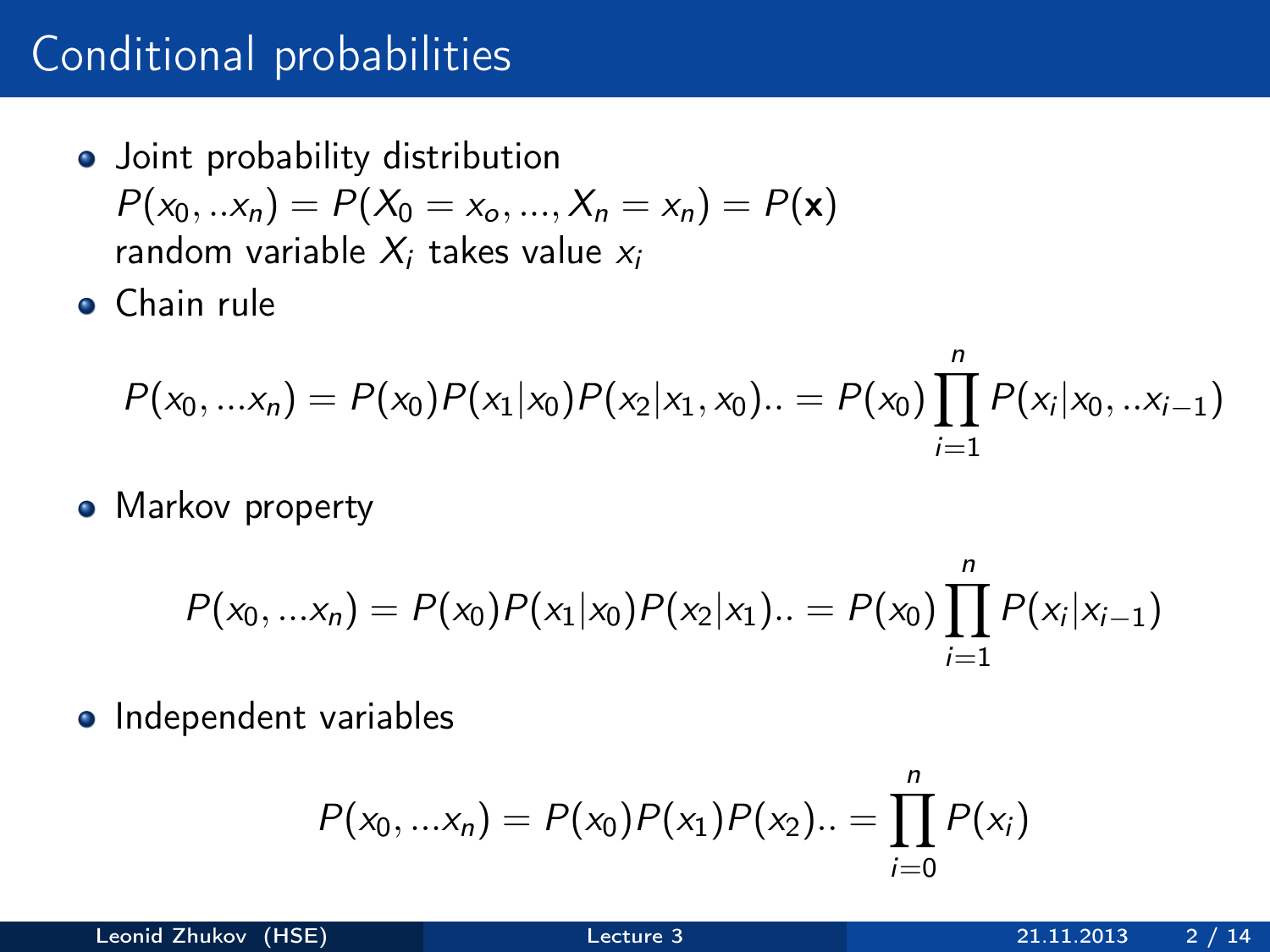• A Markov random field is set of random varibles  $X_i$  on the finite set of sites  $S = \{1..N\}$  (lattice/network) with probability function satisfying Markovian property relative to the neighborhood

$$
P(X_i=x_i|X_j=x_j, j\neq i)=P(X_i=x_i|X_j=x_j, j\in \mathcal{N}(i))
$$

- Undirected graphical model: nodes represent variables, edges represent the dependence srtucture between random variables
- Markov network represents joint probability distribution
- Only neighboring sites interact with each other (local Markov property)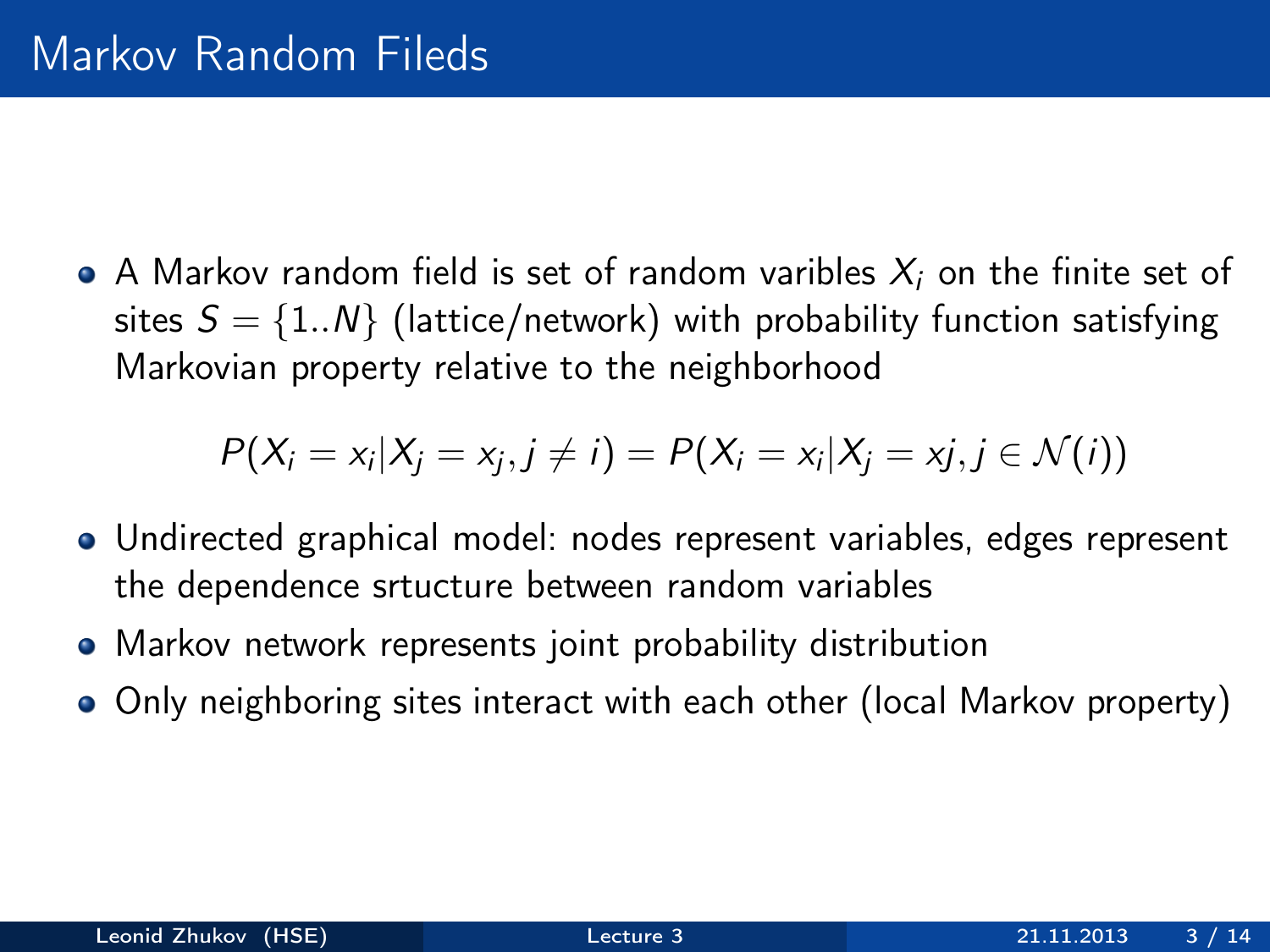## Markov Random Fileds



 $\mathcal{N}(X_0) = \{X_1, X_2, X_3, X_4\}$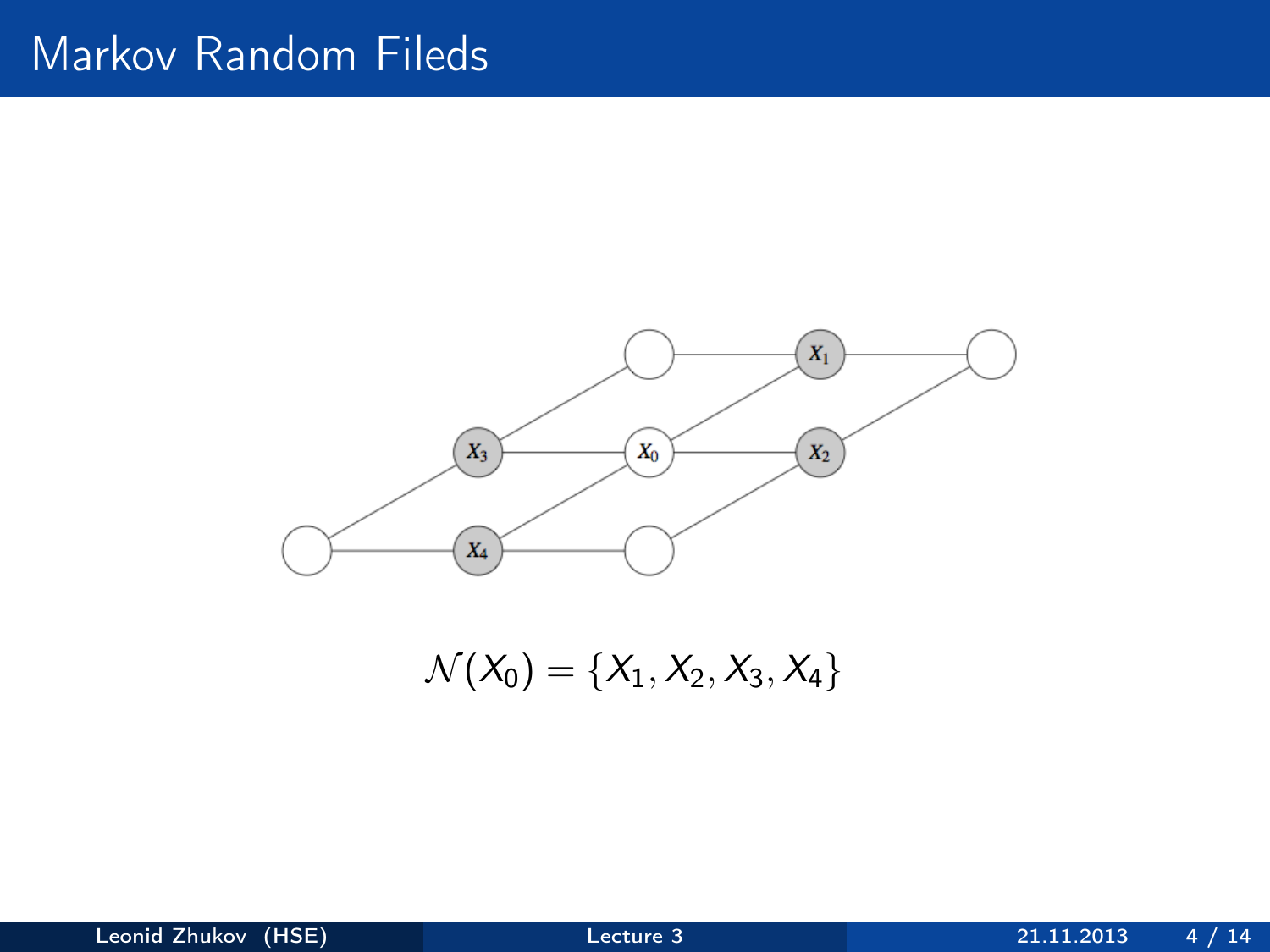# Cliques amd maiximal cliques

A clique of a graph is its complete subgraph



A maximal clique is a clique that is not a subset of another clique (can not be extended by adding another vertex)

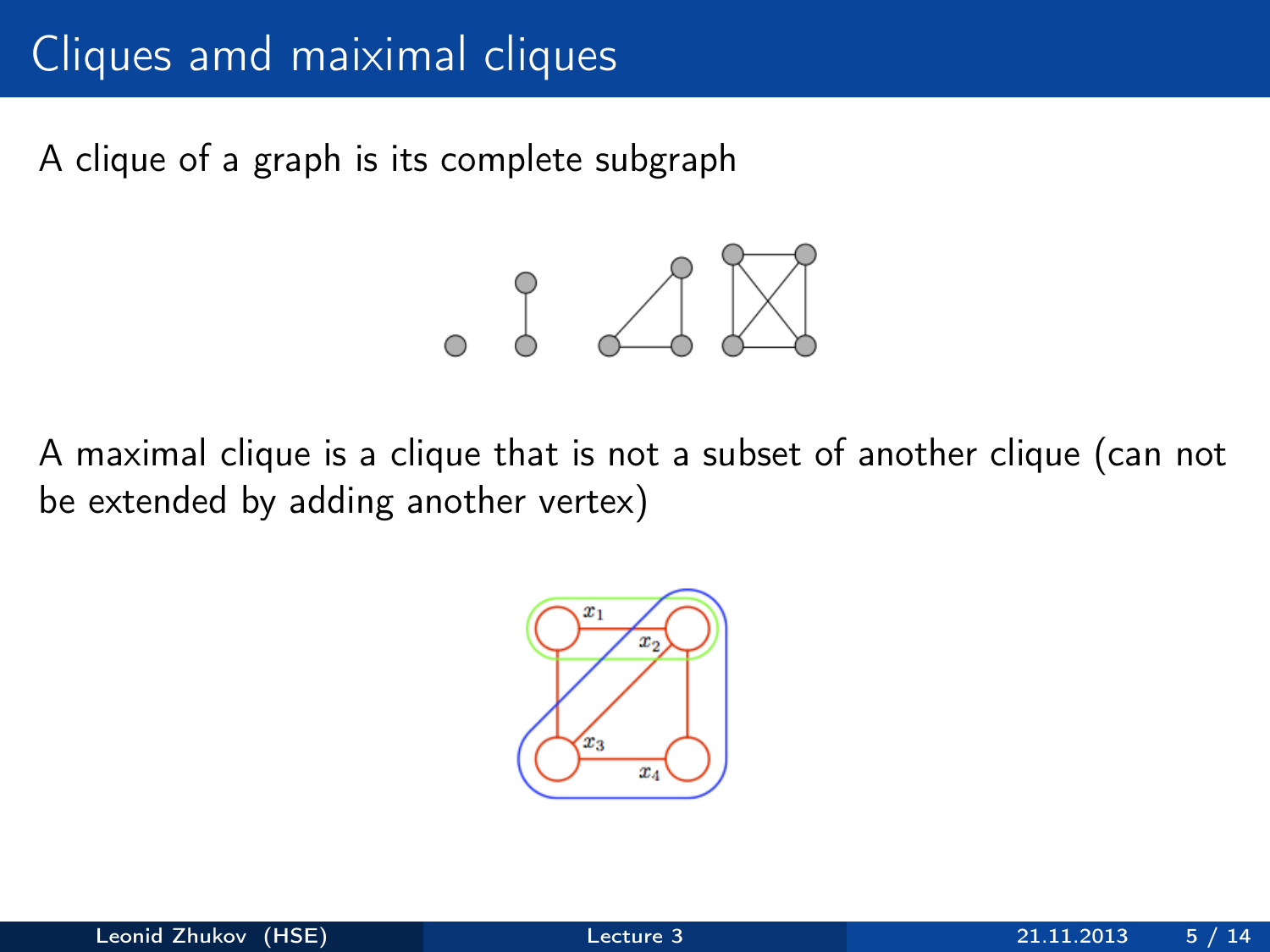

 $\{X_0, X_1, X_2\}, \{X_1, X_3\}, \{X_2, X_5\}, \{X_3, X_4, X_5, X_6\}$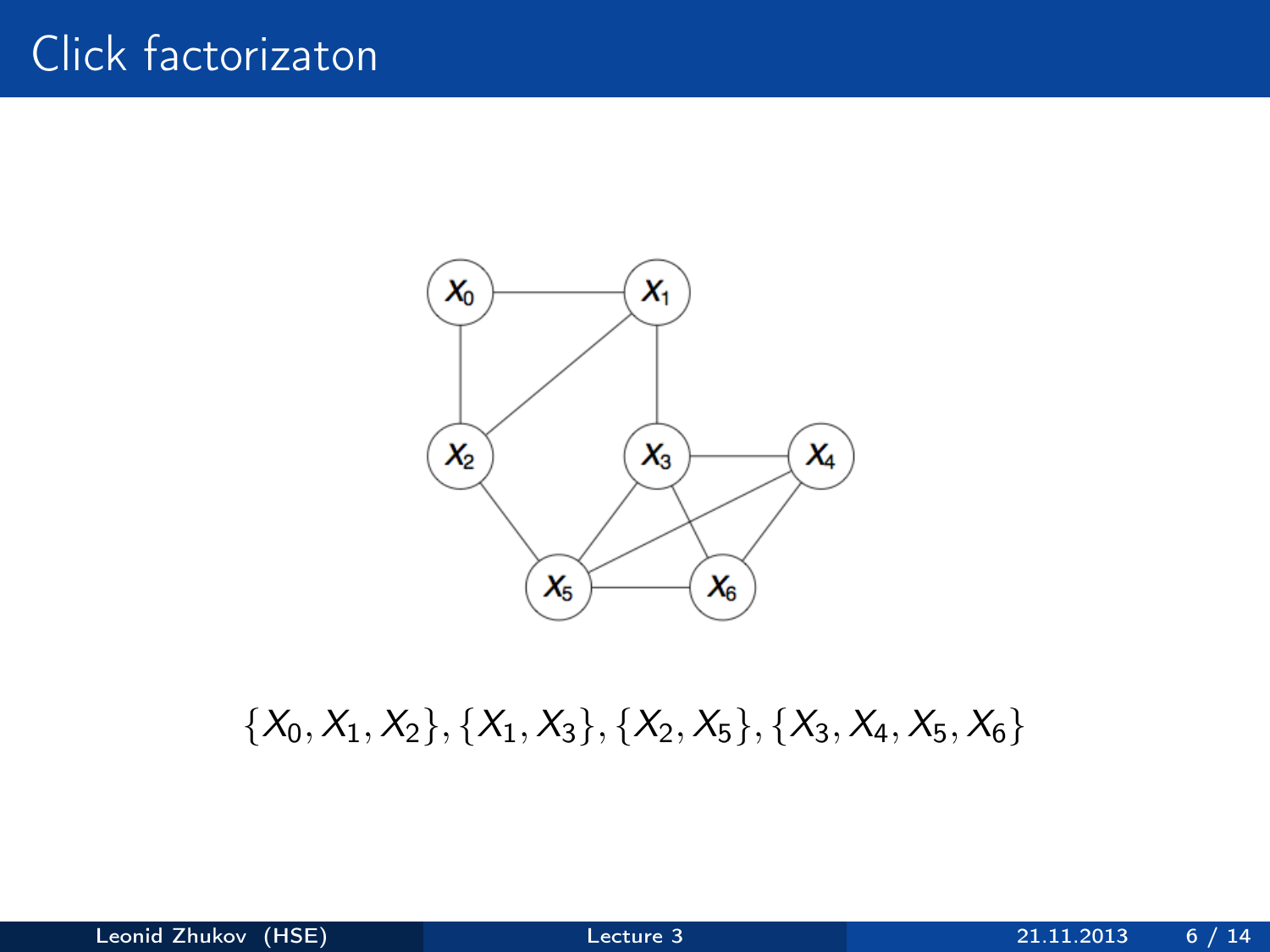Probability distribution factorizes with respect to a given undirected graph if it can be written as

$$
P(X) = \frac{1}{Z} \prod_{c \in C} \psi_c(x_c)
$$

 $C$  - set of maximal cliques, c-maximal clique  $\psi_c$  - factor potentials / clique potentials, real valued function Z - normalization factor, partition function

$$
Z=\sum_{x\in X}\prod_{c\in C}\psi_c(x_c)
$$

if  $V_c(x) = -\log \psi_c(x)$ 

$$
P(X) = \frac{1}{Z}e^{-\sum_{c\in\mathcal{C}}V_c(x_c)}
$$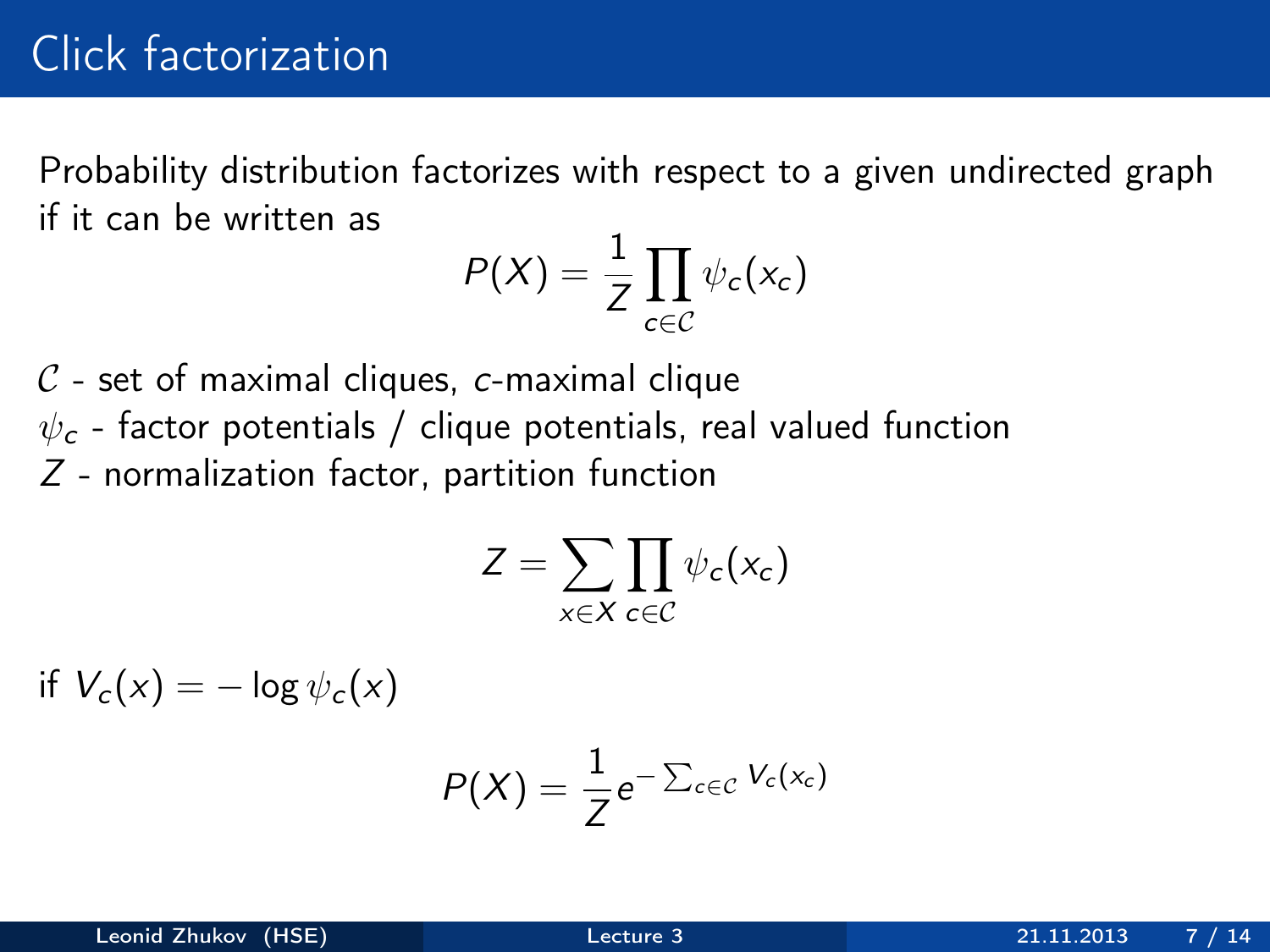### Markov chains as MRF



- neighbours  $n 1, n + 1$
- $\bullet$  cliques = pairs
- **•** Joint probability

$$
P(x) = P(x_0) \prod_{n=1}^{N} P(x_n | x_n - 1) = P(x_0) \exp \left\{ \sum_{n=1}^{N} \log P(x_n | x_{n-1}) \right\}
$$

• Potential 
$$
V(x_n, x_{n-1}) = -\log P(x_n | x_{n-1})
$$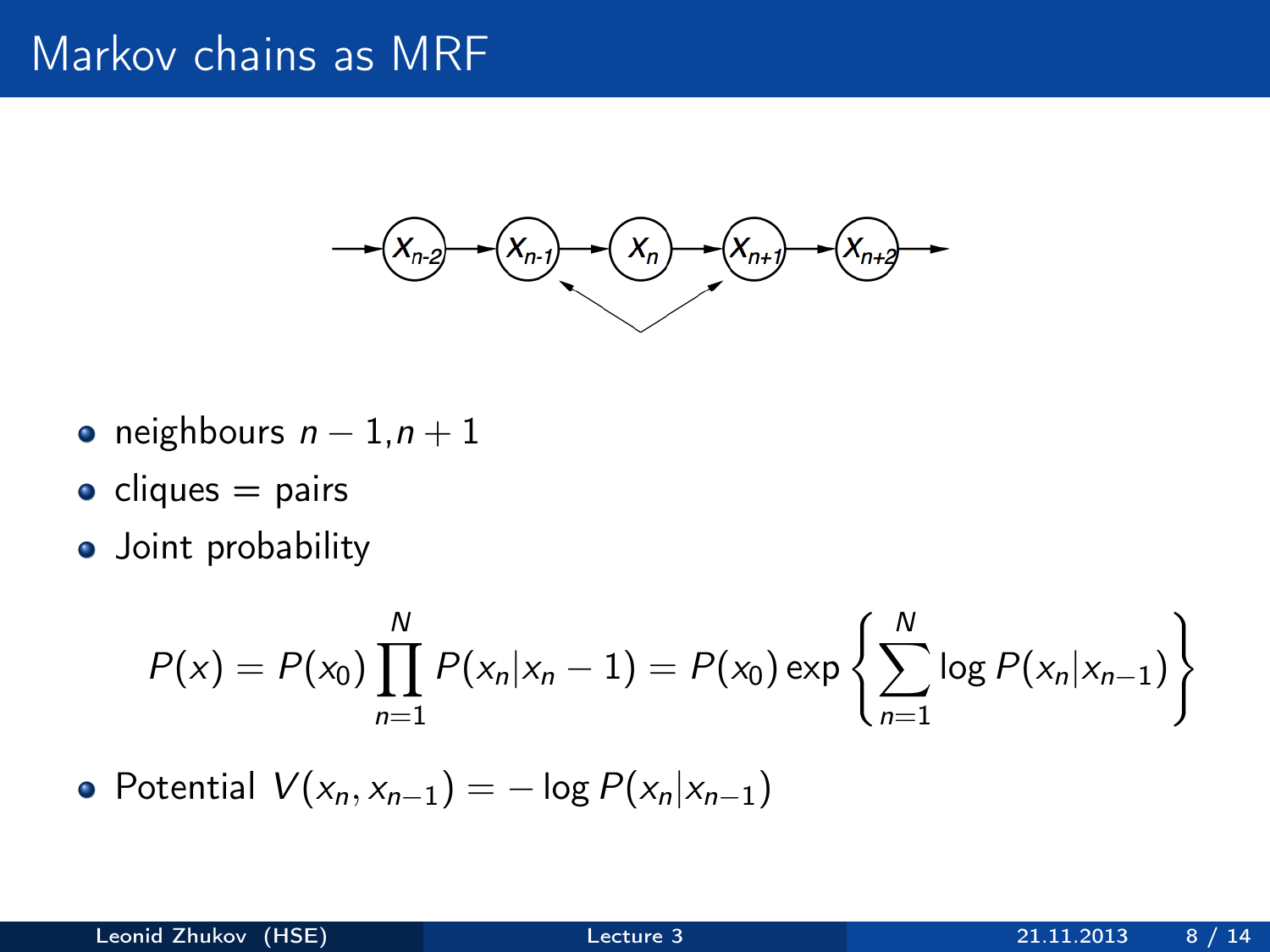Gibbs distribution (measure)

$$
P(X) = \frac{1}{Z}e^{-\beta U(x)}
$$

 $U(x)$  - energy function,  $\beta$  - spatial smoothness parameter **•** partition function

$$
Z=\sum_{x}e^{-\beta U(x)}
$$

- In statistical mechanics  $\beta = 1/kT$ , inverse temperature
- **•** Boltzman distribution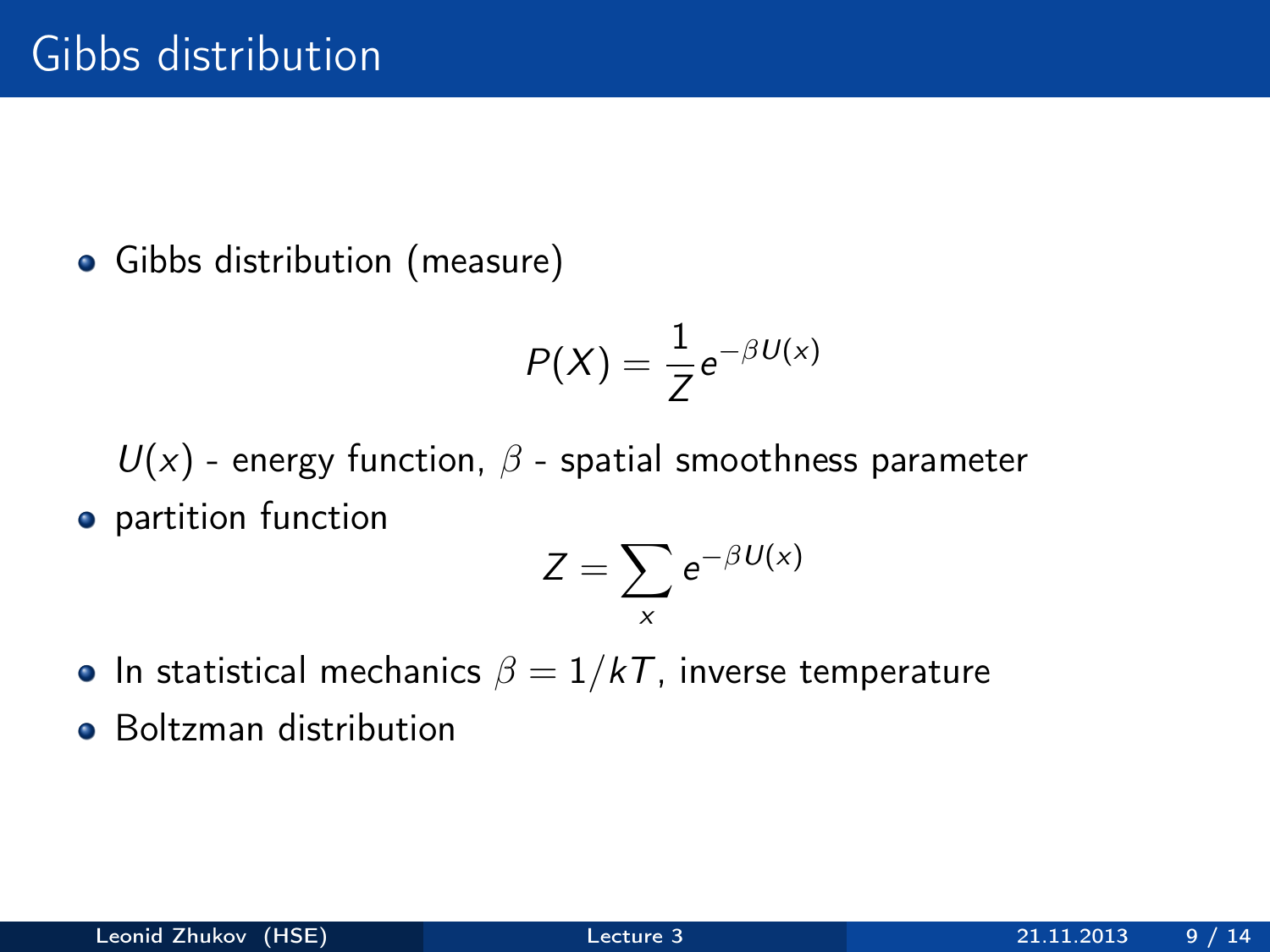# Ising Model

 $\bullet$ 

- Classical model of magnetizm (1D model solved by Ernst Ising in 1925)
- $\bullet$  one or two-dimensional lattices, spin takes values  $\sigma_i = \pm 1$

$$
U = -J \sum_{\langle i,j \rangle} \sigma_i \sigma_j - H \sum_i \sigma_i
$$

• Configuration probability

$$
P(\sigma) = \frac{1}{Z}e^{-\beta U}
$$

 $J > 0$  - ferromagnetic,  $J < 0$  - antiferromagmetic

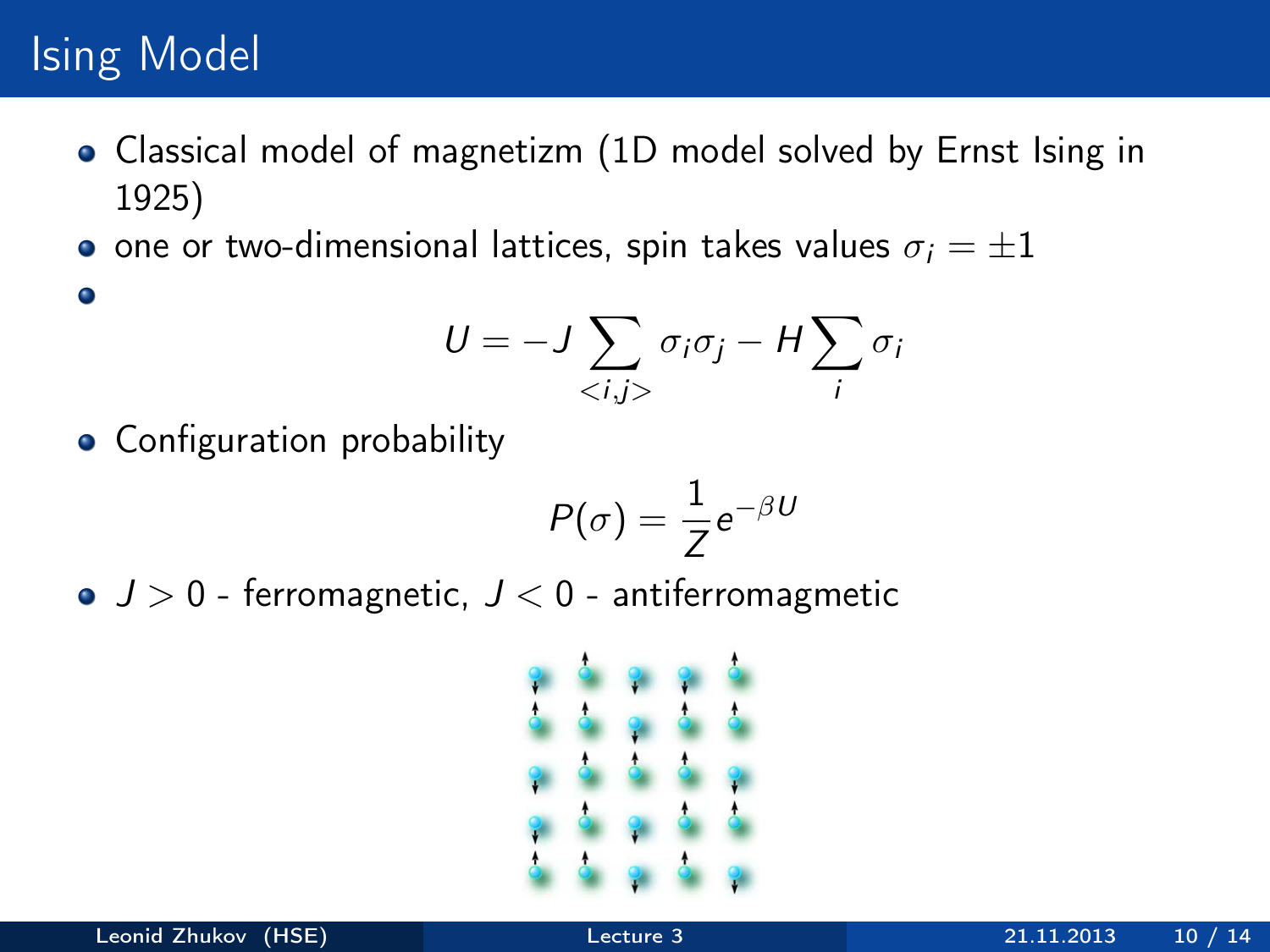In an underected graph with disjoint subsets of nodes  $A$ ,  $B$ ,  $C$  if every path from A to B inlcudes at least one node from C, then C separates A from B.

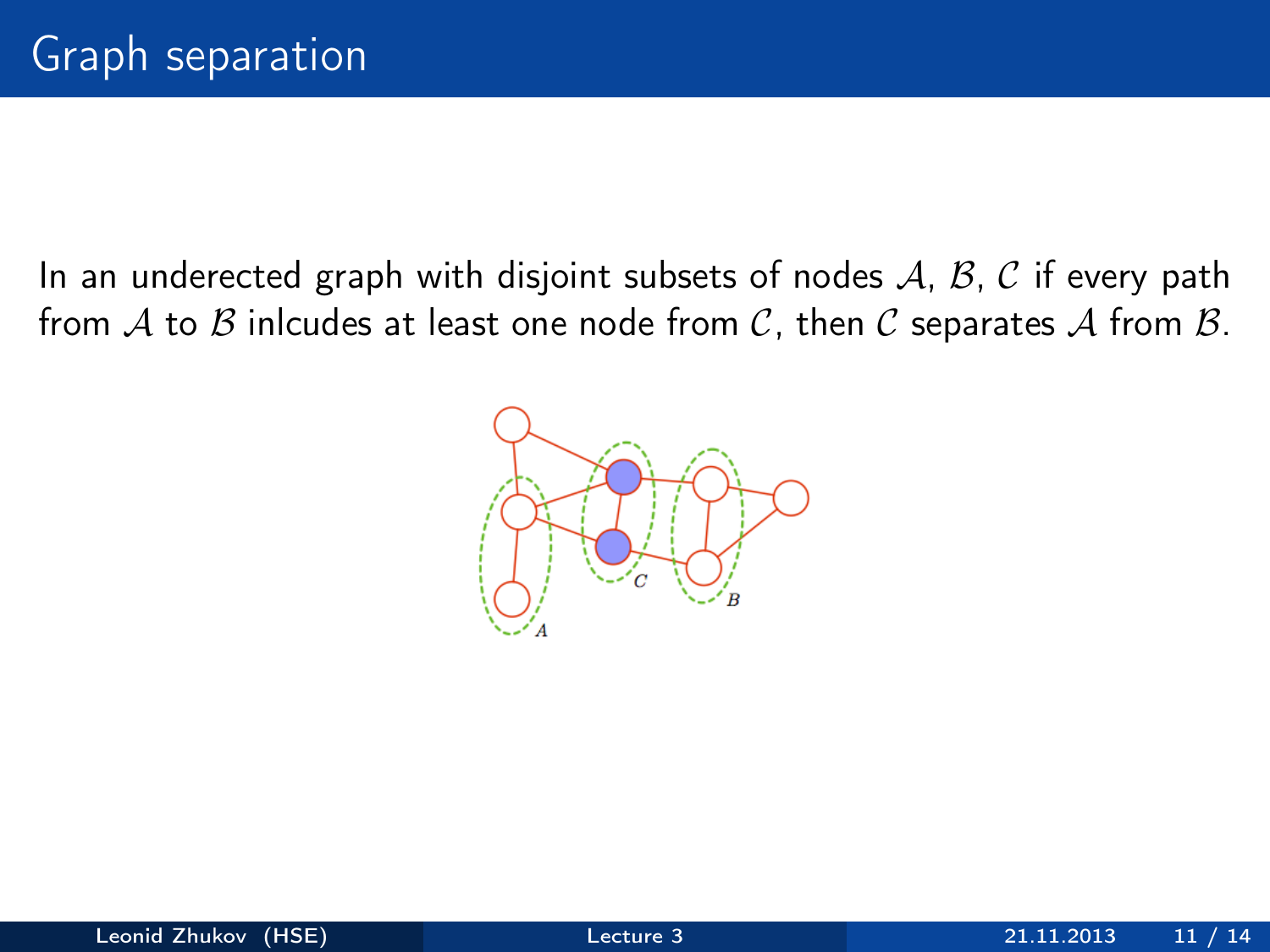- Markov blanket of a node is the (minimal) set of variables making the given node independent of all the remaining nodes in the model;
- The local Markov property referred to in the Hammersley-Clifford theorem states that the neighbors of a node in a Markov random field are a Markov blanket of that node in the graph. That is,  $MB(X_i) = N(X_i)$ ;

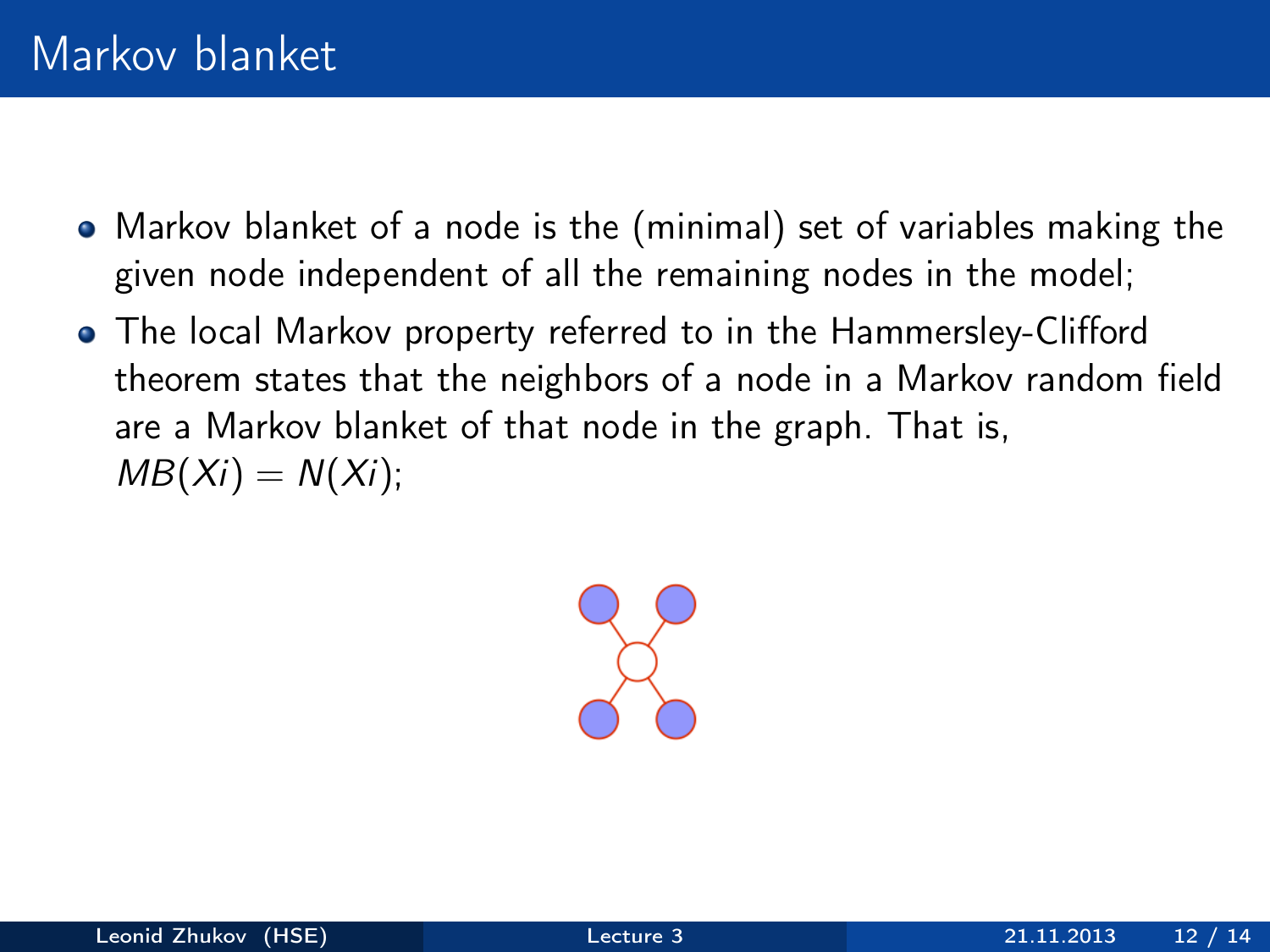Given random vector  $X$  and underited graph with positive probability distribution  $P(X) > 0$  for any realization of X, the following conditions are equivalent:

- $\bullet$   $P(X)$  is a Gibbs distribution that factorizes according to the maximal cliques in the graph
- **•** local Markov property:  $P(X_i = x_i | X_j = x_j, j \neq i) = P(X_i = x_i | X_j = x_j, j \in \mathcal{N}(i))$
- global Markov property: If  $A, B, C$  are three disjoint subsets of X and C separates A from B, then  $P(A|B,C) = P(A|C)$